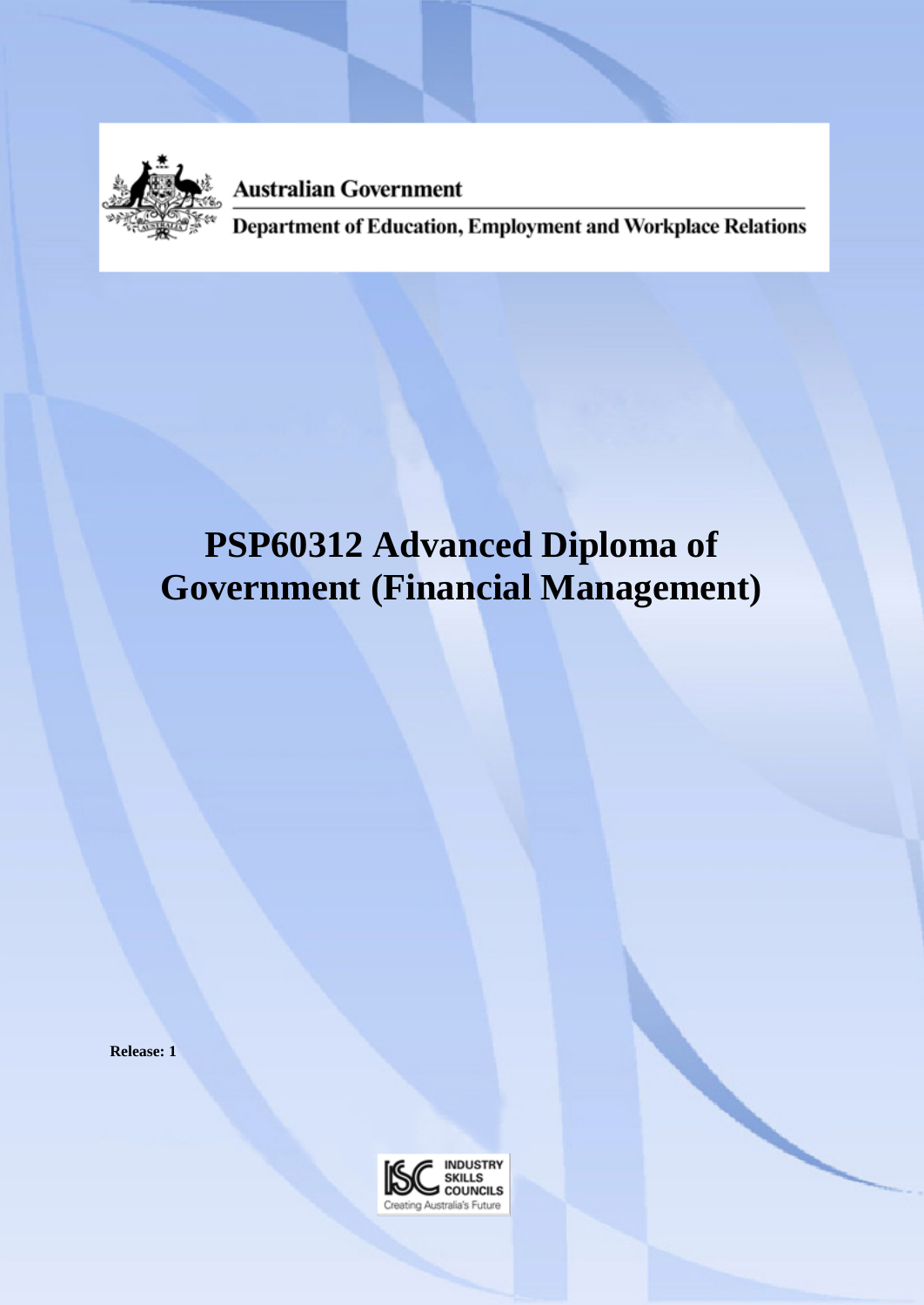#### **PSP60312 Advanced Diploma of Government (Financial Management)**

| <b>Release</b> | TP<br><b>Version</b> | <b>Comments</b>                                                         |
|----------------|----------------------|-------------------------------------------------------------------------|
|                |                      | <b>PSP12 V1</b> First release. Supersedes and equivalent to<br>PSP60304 |

#### **Modification History**

### **Description**

This specialist qualification covers the competencies required of finance managers in the public sector. Electives should reflect the responsibilities of the individual and the job skills required for effective performance. Where a free choice of Electives is possible in the qualification packaging rules, Electives may also be drawn from other Training Packages to reflect the work context and career plans of the individual.

# **Pathways Information**

Not applicable.

#### **Licensing/Regulatory Information**

Not applicable.

# **Entry Requirements**

Not applicable.

# **Employability Skills Summary**

Not applicable.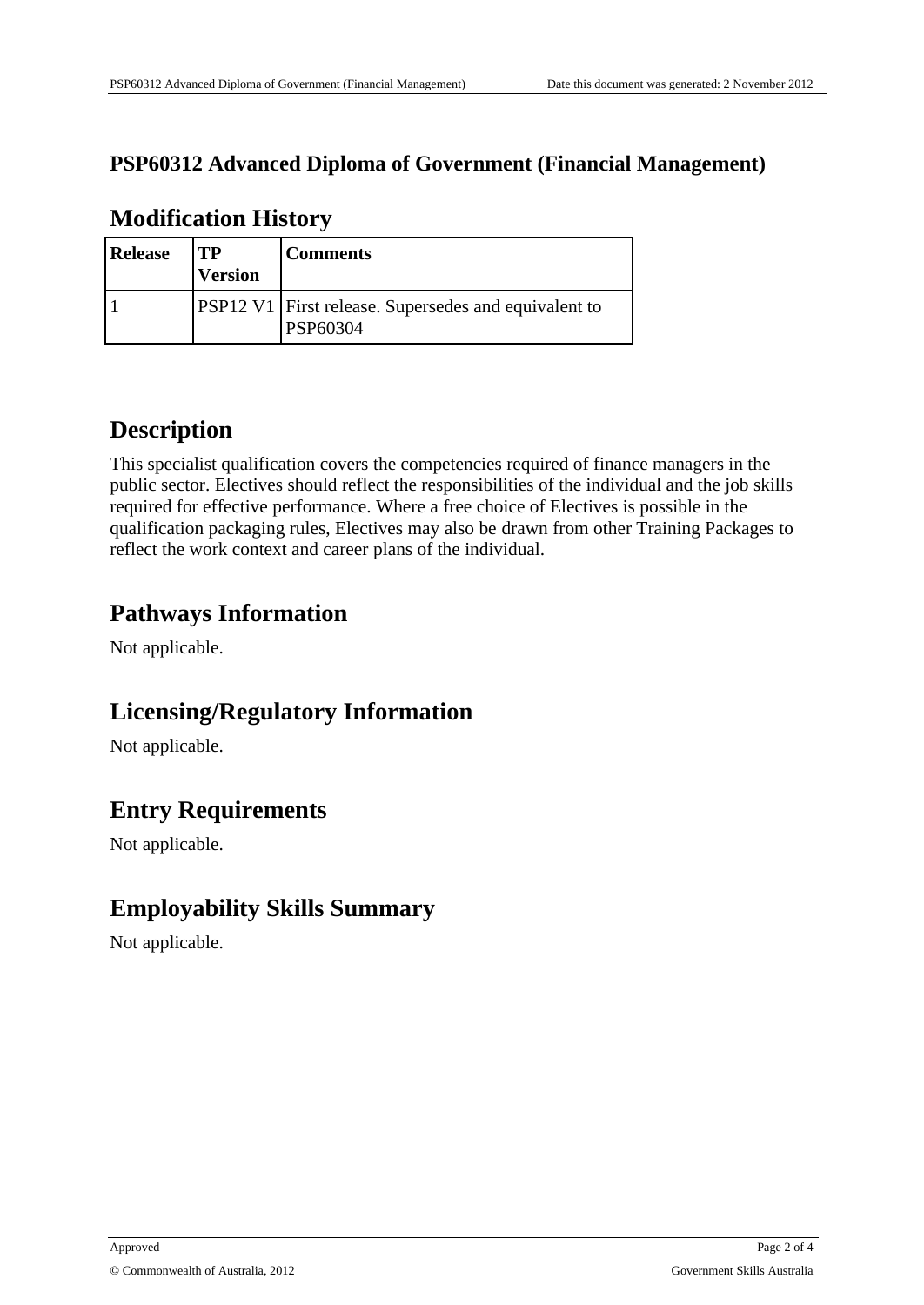# **Packaging Rules**

15 units of competency are required for this qualification:

- $\cdot$  8 core units
- 7 elective units

Choose 7 elective units from the list below

- 1 unit from Group A
- 5 units from Group B
- 1 unit from elsewhere within this Training Package, or **or** from another endorsed Training Package, **or** from an Accredited Course

#### **Units selected should not duplicate content already covered by other units in this qualification**.

All elective units must be selected from an equivalent qualification level or higher, unless otherwise stated.

\*\* For this qualification, a maximum of 1 unit from Diploma level may be used.

| <b>Core Units</b>     |                                                         |  |  |
|-----------------------|---------------------------------------------------------|--|--|
| PSPETHC601B           | Maintain and enhance confidence in public service       |  |  |
| PSPGOV601B            | Apply government systems                                |  |  |
| PSPGOV602B            | Establish and maintain strategic networks               |  |  |
| PSPLEGN601B           | Manage compliance with legislation in the public sector |  |  |
| PSPMNGT605B           | Manage diversity                                        |  |  |
| PSPOHS602A            | Manage workplace safety                                 |  |  |
| PSPPOL603A            | Manage policy implementation                            |  |  |
| PSPFIN601A            | Apply complex public sector financial requirements      |  |  |
| <b>Elective Units</b> |                                                         |  |  |
| <b>Group A</b>        |                                                         |  |  |
| PSPFIN602A            | Undertake strategic financial analysis                  |  |  |
| PSPFIN603A            | Develop public sector financial strategies              |  |  |
| <b>Group B</b>        |                                                         |  |  |
| FNSACC602A            | Audit and report on financial systems and records       |  |  |
| FNSACC603A            | Implement tax plans and evaluate tax compliance         |  |  |